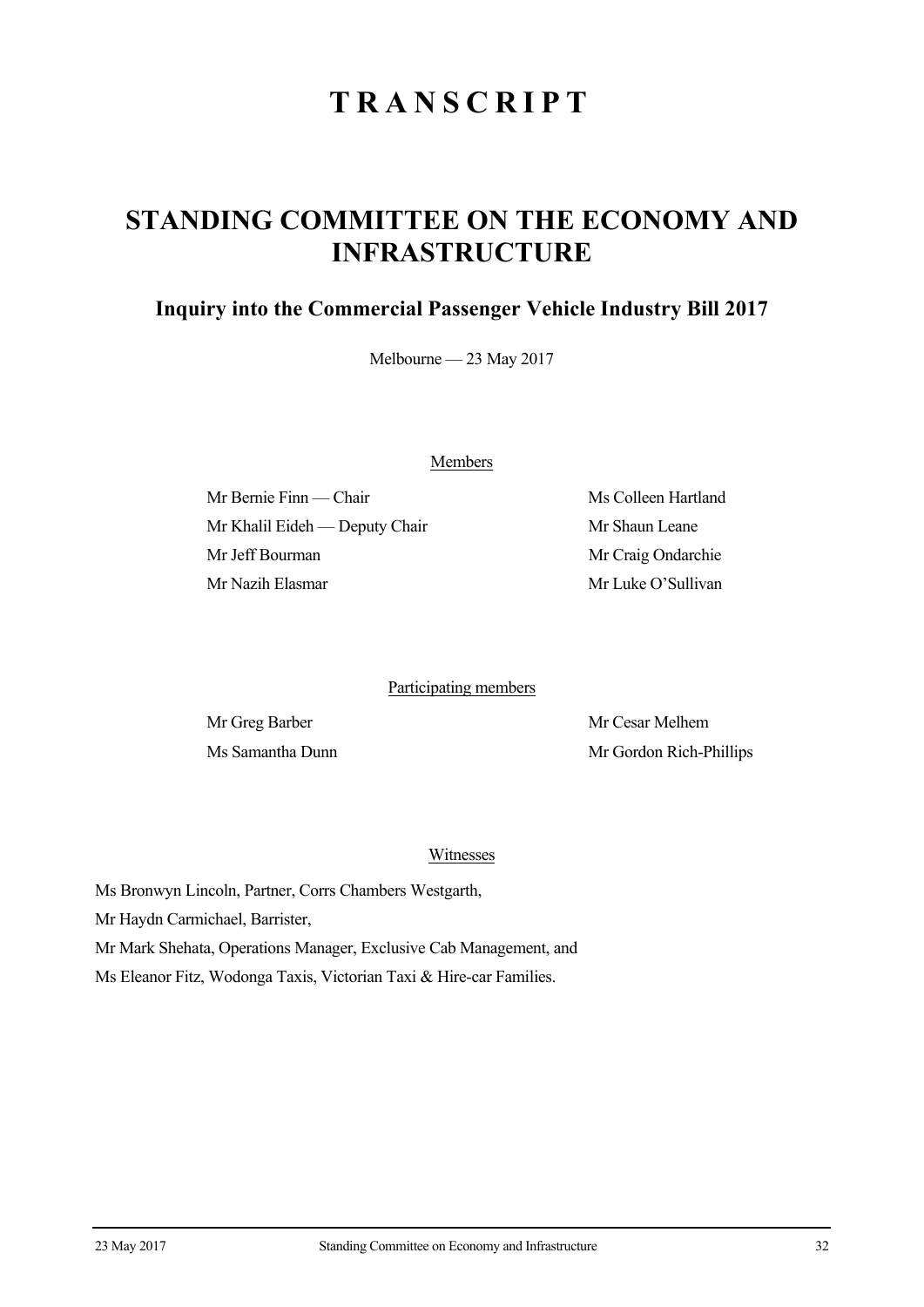**The CHAIR** — I will reconvene the public hearing and extend a very warm welcome to our witnesses. All evidence, as I am sure you are aware, taken at this hearing is protected by parliamentary privilege. Therefore you are protected against any action for what you say here today, but if you go outside and repeat the same things, those comments may not be protected by privilege, and you may need lawyers! So be very careful of that.

If I can ask you to address the committee for 5 or 10 minutes, we will then open up for questions. I would also appreciate it if you would give your names and positions and addresses — just a suburb will do — for the official record.

**Ms LINCOLN** — Thank you very much. My name is Bronwyn Lincoln. I am a partner at Corrs Chambers Westgarth. If it assists the committee, I will indicate that our submission will be presented by four speakers, so that might perhaps assist in relation to questions that the committee might have. We may cover different topics, and I will allow my fellow speakers to introduce themselves before they speak.

I thank the committee for the opportunity to give evidence today. I do so on behalf of the Victorian taxi family association, or the VTF, which represents the largest association representing taxi licence holders in Victoria. It is very important to note as a starting point that the VTF is not against reform. We are not here to advocate against reform but to speak to the reforms which have been put on the table and the fact that they are grossly unfair to all of the members of our client. They strike directly at the livelihoods of over 5000 Victorians who hold licences, and the committee has heard earlier today some individual examples of the impact and the toll that the reforms and proposed changes are taking on individuals and families.

The families that we represent have worked hard all of their lives in pursuit of what you might describe as the Australian dream. Many of them do not have high levels of education and many of them have come to Australia from other countries. They have worked exceedingly hard to contribute to the economy and to Victoria and to Australia, and as they raised their families they acquired taxi licences and engaged in the commercial passenger vehicle industry in the hope of starting a small business.

Taxi licences are assets which were issued by the Victorian government. Many of the families have actually held these licences since the 1950s. This is not a new industry, as the committee will know. For our members their view, and you can understand this view, was that if they worked hard and they acquired the asset — many of them borrowed money to buy the asset in the first place — it would give them a chance to actually self-fund their retirement to support their families. Until recent times, until the reforms were announced, actually this opportunity was realised for them, but when the reforms were announced by the government, that changed in an instant. I will just speak in a moment to a particular provision of the proposed legislation, which is almost to the effect of a guillotine coming down in respect of perpetual licences.

So the focus of my evidence is on the proposed section 360, which committee members may be aware is, if I can refer to it, the revocation clause, and the committee has heard evidence about the impact of this from other speakers this morning. The second focus of my evidence is on the absence within the proposed legislation of the provision for any compensation whatsoever for perpetual licence-holders, and that is of immediate and significant concern.

Under the proposed 360, all perpetual licences, which are assets, cease to exist, so it revokes them immediately upon the coming into force of law of the bill. Taxi licence holders who have secured loans against those will expect a call from the bank or the financial institution, and we know anecdotally that where these licences have been provided as security, the banks are already communicating with these licence-holders. So they are getting calls: 'Where is your security?'. There is no security for the loans. Many of the banks will then look to these people's houses, so the place where they live is at risk.

Many licence-holders purchased a licence in their superannuation fund, and that is significant, that the asset was sufficient for the purpose of a superannuation investment. Those people are facing retirement without any asset to rely on. But what is even worse than that is the revocation. If I hold a licence today and I have assigned it to a driver, when the bill comes into force I lose that licence. The person who is driving the cab under the licence that was assigned gets a so-called permit to drive. I get nothing. That is akin to me having an apartment, renting it to you, the law changes, you get the right to live in the apartment and I get nothing. That is grossly unfair. It just does not work within our concept of social justice.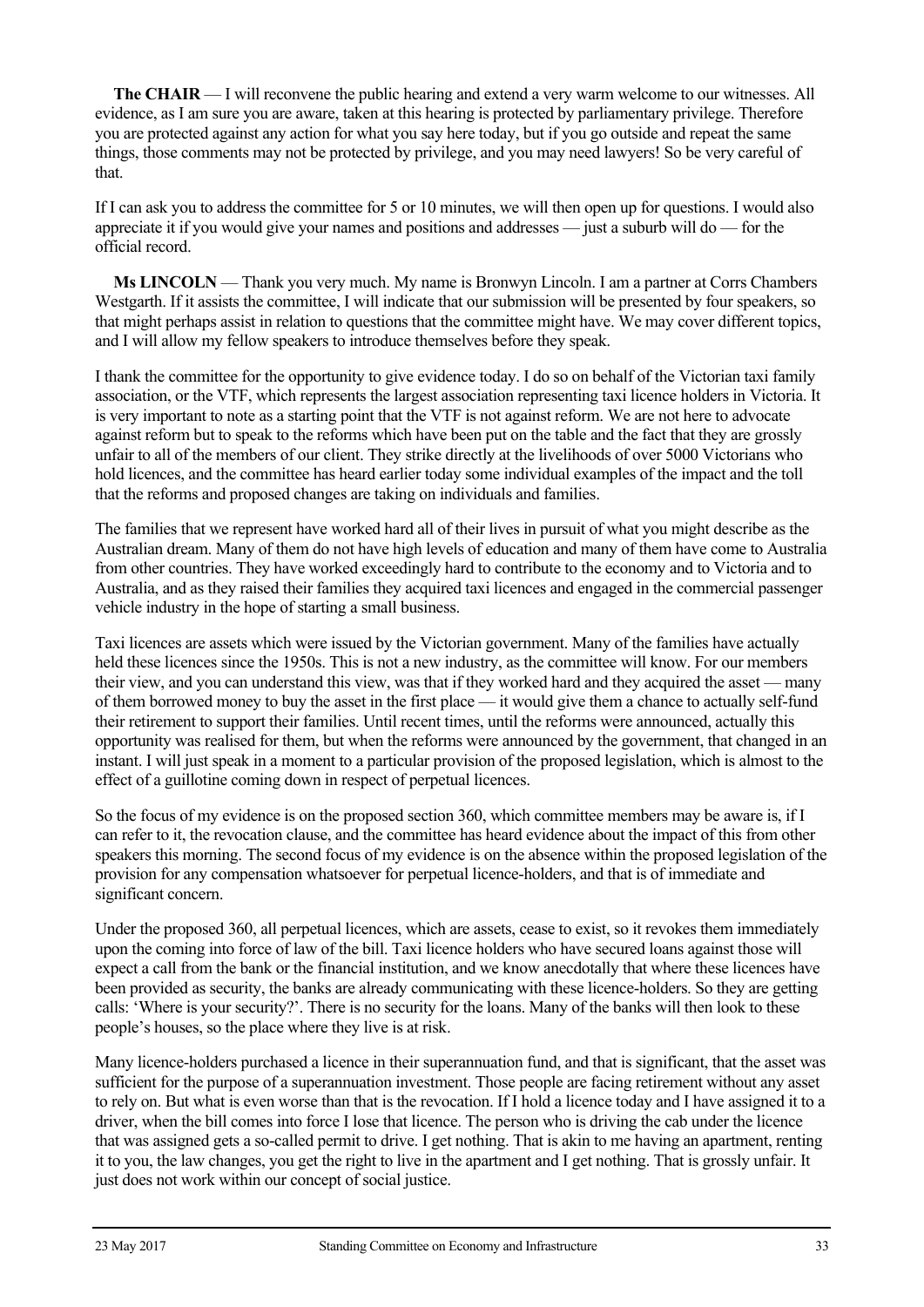The second point that I wanted to address the committee on is the transitional assistance, which we say is arbitrary. We have requested modelling information. We have received none on behalf of our client. If it is appropriately structured and enshrined in legislation, it might constitute a contribution to capital loss, so to the capital value of a perpetual licence. It is nowhere near that at the moment. It is not fair, it is not genuine and it is not compensation for capital loss at any measure. It just does not address the impact of this wholesale restructuring of the industry that is proposed.

Furthermore, in spite of the government announcements to the contrary, this bill that is on the table at the moment contains no reference to compensation — none. Coming here this morning I heard media reports about the bill. The media reporter was under the impression that this bill addresses the issue of compensation. It does not. There is no right to compensation in the bill, there is no reference to the proprietary nature of a licence, there is no reference to any financial assistance and there is no reference to the Fairness Fund.

Our submission, and you will hear from the other speakers, is that the bill must not be allowed to pass as is, and we sincerely ask that the concerns that are put to the committee are taken into account and the appropriate amendments made. I will table at an appropriate time for the committee two letters which Corrs sent to the Minister for Public Transport in April and May which outline our concerns in relation to the bill. I will hand over now to Mark Shehata.

**Mr SHEHATA** — Thank you, Bronwyn. Thank you to all the committee members for allowing me the opportunity to present. My name is Mark Shehata. I am an executive of Victorian Taxi and Hire Car Families, and I am also the operations manager of Exclusive Cab Management. I had the pleasure of presenting to you previously in the other inquiry into ride sourcing, if you remember. For those of you who are unaware, my family have licences and operate a taxi business also.

I am here today on behalf of Victorian taxi families, representing taxi licence holders in Victoria, hire car licence holders, taxi operators and taxidrivers, but above all I am here as a human being. I am deeply troubled with the mental and financial strain that our members are being placed under. As far as I am concerned all issues can be resolved, should we wish, if we have all aspects discussed and agree on a resolution. While it may be difficult to please everyone, we may be able to find some middle ground which can be somewhat of a compromise.

We respect the right of the government to reform any industry and move forward with changes. The industry is open to discussion in coming to an agreement for the greater good of the majority. There may be some confusion as to why licence-holders are concerned with the bill. There is a perception that licence-holders can continue on with their business. Most licence-holders do not operate a taxi business. There is a clear distinction between someone who holds a licence and someone who operates a taxi. They are two separate entities, they are two separate people.

A major concern for licence-holders is the fact that under the proposed bill their licence will be cancelled, effectively cutting their income payment without any compensation. For many years taxi and hire car licence holders have worked extremely hard to build a small nest egg for their family's future and financial independence. Some have worked over 100 hours in order to pay off their debts for obtaining their taxi licence in the first place. A taxi licence was never cheap. At the time, when it cost \$10 000, we must put in reference that a metropolitan house at the same time was also \$10 000. Most licence-holders have debts secured against their homes or licences and will be left in dire straits once the reforms are implemented. Many licence-holders do not have superannuation and rely on the income derived through their assignments in order to support themselves and their families.

I am not a lawyer, so I will not comment on technical legal aspects of this bill. But I will note that a wise man, Mahatma Gandhi, once said, 'There are unjust laws as there are unjust men'. He was talking of laws and men which did not reflect reason, which were discriminatory, which disregarded true facts in favour of arbitrary settlements. Nothing about this hearing today and no member of this committee intends any injustice, yet there is a great injustice before you.

It is hard for me to find better words to describe the error being made by this government than the words of now Premier, Daniel Andrews, himself. Speaking to a large group of licence-holders in a taxi depot in Huntingdale on 21 November 2012, he said, and was quoted in the *Herald Sun* the following day as saying, and I quote: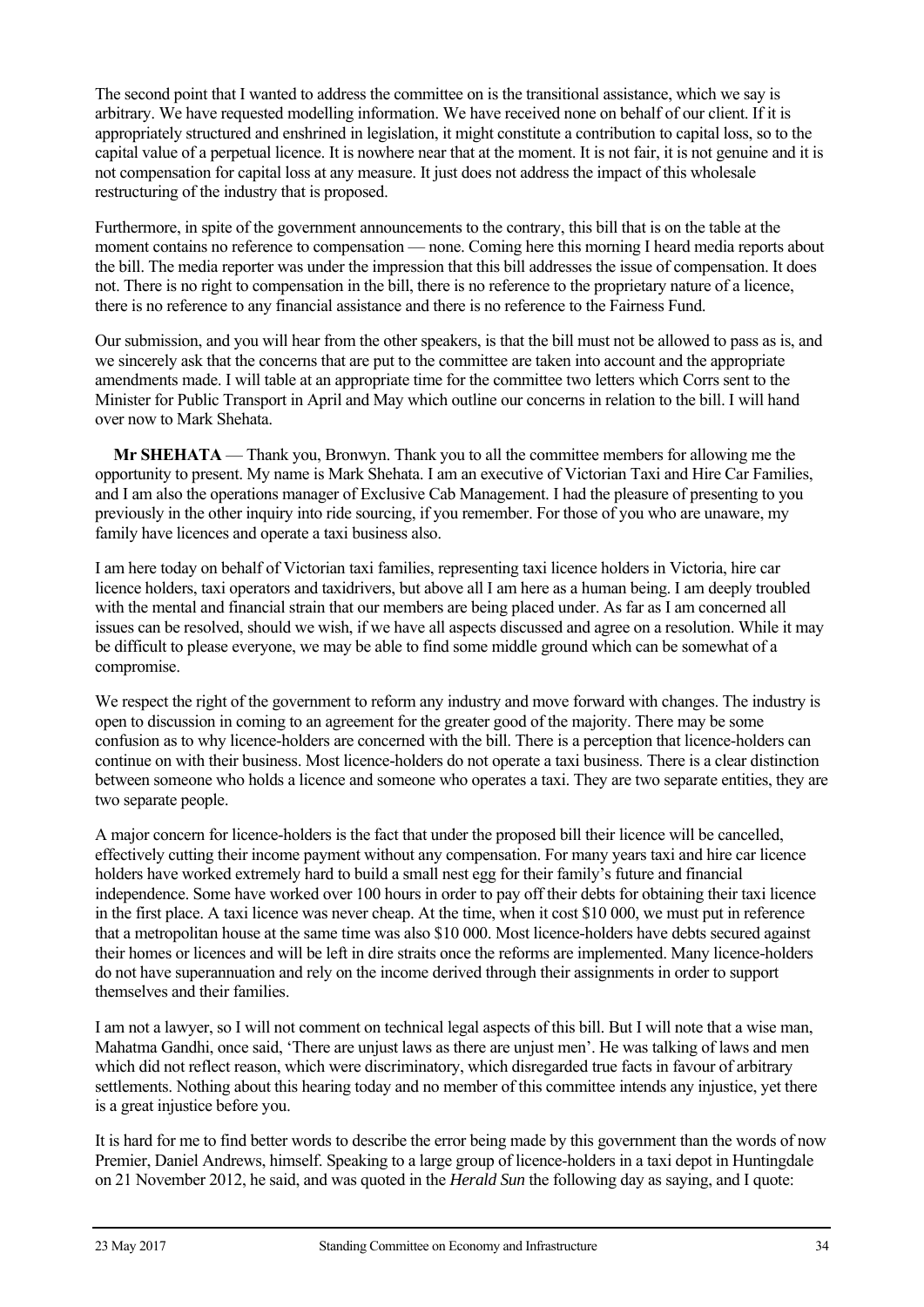These hardworking people are the best working people in the taxi industry, and we need to be careful not to be making them unviable …

I don't think that is going to do anything to deliver better outcomes for passengers, better outcomes in terms of safety or quality.

Many of our hardworking members who live in suburbs like Frankston, Bentleigh, Carrum and Mordialloc were happy when Mr Andrews won the election in 2014. They had heard his very explicit promises to protect taxi and hire car licence holders and therefore decided not to sell their taxi licence at the going rate at that time for \$300 000. This is how licence-holders feel they have been rewarded. Meanwhile, the government has generated untold millions of dollars in revenue each year over decades from these families by creating and selling these asset classes. Walking away from this promise not only devastates families by ignoring decades of hard work and investment by taxi licence holders, it increases sovereign risk immensely.

A more just settlement is within your hands, but a greater justice will not become law unless you reject this bill in its current form and consider amendments. I am deeply concerned about the issues surrounding families servicing debts against taxi licences and also hire car licences. However, they are servicing debts for a proposed cancelled licence, something they will never receive any commercial benefit from in the future.

If the \$2 levy is absorbed by businesses and is not passed on to passengers, this will replace licence fees. This puts the incumbent industry at a significant disadvantage because they have already purchased a taxi licence previously. In effect they are purchasing a taxi licence twice.

There was a large deal of confusion from the State Revenue Office in regard to the number of trips in Victoria. They stated there was only 20 million. 13CABS control, I believe, 50 per cent of the taxi market alone. They stated, in their own words, between 15 and 20 million. I would call it 20 million based on my figures. Add Silver Top to that, that is another 20 million. They control another 50 per cent of the market. Add hire car, another 5 million, let us say; add ridesharing, another 5 million. We are talking between 50 million and 60 million trips every year. Based on those figures the government stands to collect their whole package within three years. It is also indexed at CPI with no sunset clause. We expect that that may be reduced due to the fact of population growth and the growth of the number of fares in a deregulated market. Fares drop, demand goes up, and we will probably get a lot more people using the commercial passenger vehicle industry in Victoria.

I just want to briefly touch on how some licence-holders are being significantly disadvantaged. If you hold more than four licences you are only paid on four licences. Some people that own a lot less licences are getting far more because they hold them in separate entities. If someone holds four licences in separate entities, they would receive \$400 000. Someone who owns 20 licences in one entity would only receive \$250 000. It is just beyond comprehension. I cannot comprehend how they came up with this analogy. I would like to see the modelling, but it has not been forthcoming at this point.

My parents, like many others in this industry, have come here with nothing. They come from countries where property rights are not respected, and in a country like ours I believe that we should show dignity to the people that came here to start a better life. Finally, I would like to thank each and every member of the committee for allowing me the privilege to appear before you. Thank you for your time.

**Ms FITZ** — Good morning and thank you for the opportunity to present. My name is Eleanor Fitz. I am a director of Amalgamated Taxis Wodonga, and I am representing regional Victoria because the cooperative operation of Wodonga taxis is very similar to a number of other networks and regional taxi businesses around the state. I have spoken with colleagues around the state and there is a commonality in terms of how the businesses are operated and information is shared.

In regional Victoria taxi operators are saying that the Andrews government's reforms and the intention of a safer, fairer taxi service have fallen disastrously short for the following reasons: the asset cancellation and licence values, past Victorian governments sold perpetual licences to intending taxi operators and/or investors and the perpetual licences were, by the definition of perpetual, continuous, everlasting, unending. It seems they are not. Perpetual taxi licences have long been recognised as assets, personal property, by the Australian Taxation Office for taxation income, Centrelink for assets valuation and all of the major banks for loans and other financial collateral.

To me a major plank of the government's commercial passenger vehicle bill appears to be intentionally structured for denial and revoking of these assets without due compensation. The revoking of the value of the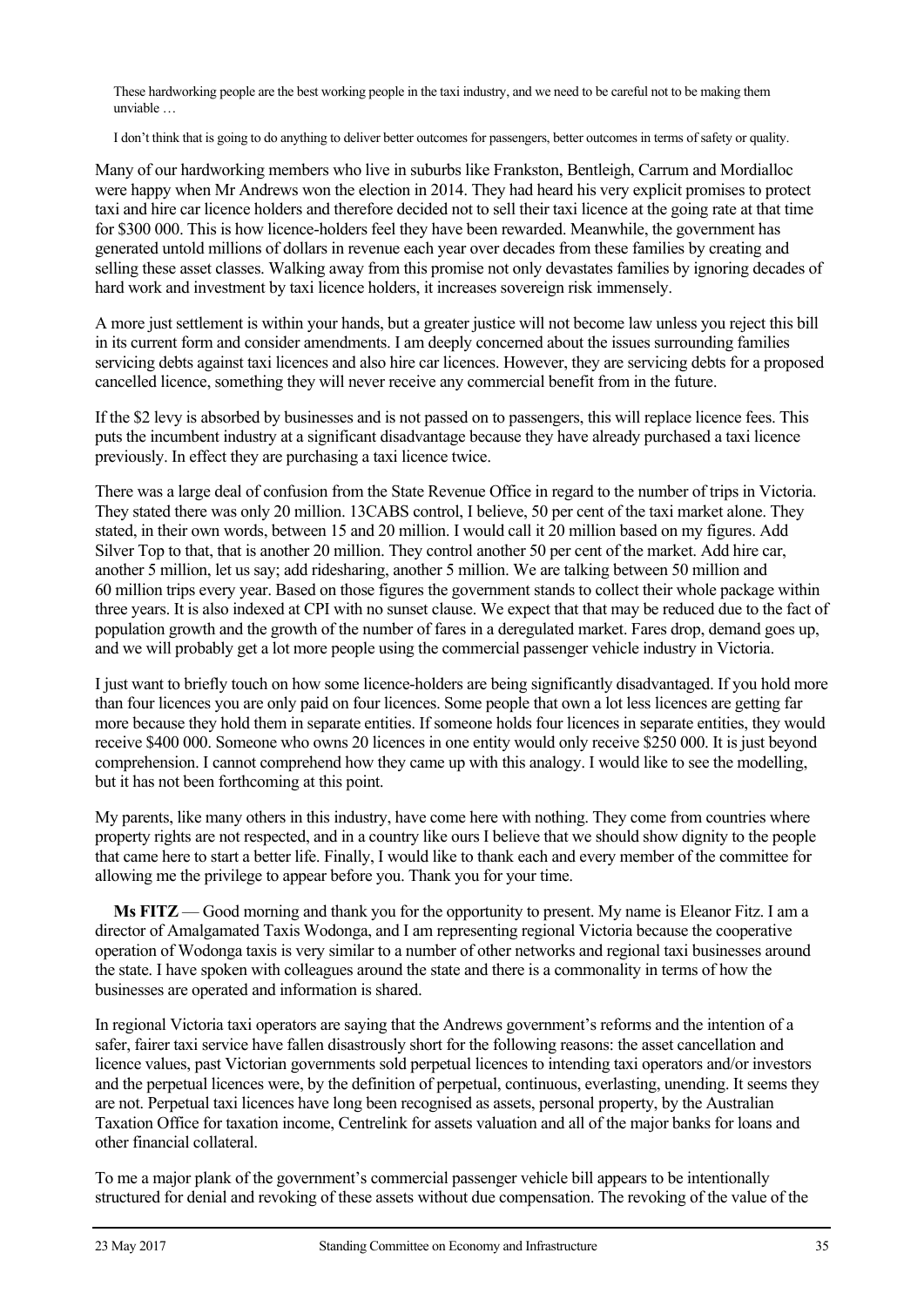licences without full compensation has triggered economic chaos for a large number of taxi operators in regional Victoria and, in reality, across the state. The loss of assignment income will have a significant economic impact.

On a personal level, for my story, I have a husband who is legally blind, who is currently terminally ill and he is going to lose \$22 000 a year with absolutely no redress. It is just taken off us, stolen. It was suggested to us in communication with government departments that he could apply for a new permit and he would be able to work again.

The very prolonged process of deregulation and crafting of the legislation which plans to revoke all of these licences and reduce them to zero value has created great economic uncertainty and, more importantly, substantial legacy debt. People have taken out significant mortgages to buy the taxis as a perpetual licence from a government department who in earlier years regulated licence sales and turnover. Looking back, some years back, in lieu of no fare increases for eight years, previous governments established processes that allowed the government-controlled perpetual licences to be traded on the open market. The Bendigo Stock Exchange was set up to enable trade. It was enabled to put licence values into superannuation, and that has all been taken away. It is being stolen. For the taxi operators in regional Victoria, who in good faith purchased licences, to now have the present-value calculations of the licences invalidated and cancelled without full compensation is questionably poor government business planning, and it is a gross infringement on the human rights of the purchasers of the licences.

There is also right now a direct correlation between the draconian bill and rapacious behaviour by the banks across the state, who are now calling in taxi licence loan customers to discuss their loan structures and to seek restructure adjustments either by recall of loans or by demand for the injection of more collateral against the loans. Some of the Wodonga taxi owners who to date have never been late for a payment, have never missed a payment, are being called by their banks for a 'please explain' of their financial positions. In Wodonga and across the state this is seeing some family homes under threat or on the market as the owners frantically try to save their businesses and themselves from bankruptcy. On a personal level, right now I stand between my son and insolvency. He has a mortgage on his home, and he is going to have a debt of \$200 000 and no business to sell — nothing.

The transition adjustment is generally referred to as compensation and the planning of the transition is flawed. The utilisation of population statistics coupled with distance from Melbourne to determine the payment levels of \$100 000 for metropolitan and urban and \$50 000 for regional does not recognise all of the indications of consumer taxi service usage and spend. To just take numbers, to just use the metrics to come up with the solution, is totally unrealistic. This can be evidenced regionally by the lack of other public transport at night. We have not got bus services, we have not got trains, we have not got other options that are available in metropolitan Melbourne. The lack of public transport sees Wodonga taxis and other regional services undertake twice the short trips of urban taxi services, which in turn sees a parallel annual income, yet they are being penalised by the significant dollar difference between urban and regional taxis for the transition payment.

The next point is that disability and wheelchair-accessible taxi service provision is under threat in regional Victoria. The government has long demanded and relied on the taxi industry to provide transport services for the disabled. Wodonga taxis bought the first wheelchair vehicle in regional Victoria. Historically, regional taxi services have been able to purchase wheelchair-accessible vehicles with 100 per cent loans financed by the high value of the licences. That has now gone, so our ability to use the licence as part of the collateral to buy the vehicle and have it modified is no longer. Linked to this is the very clear fact that pre the Fells inquiry the Wodonga taxi WAT licences were valued at \$340 000 each. They are now valueless.

Because of the government's adoption of the inquiry recommendations and the current government's impending new legislation — and I am talking Wodonga specifically at the moment — these licences are devalued to zero, and this sees a net loss to the owners of the four licences that we have with a previous value of \$1 360 000 against a transition adjustment payment of \$125 000. That is it. It is an upcoming reality that in regional Victoria as many of these WAT-licensed vehicles near the end of their life will not be replaced. We cannot afford it, so it will be reduced services for the disabled within the community. They are now becoming aware of this, and they are not happy. They express their concerns in the strongest ways possible. It is an unrealistic expectation of the government that this very expensive area of transport service provision will be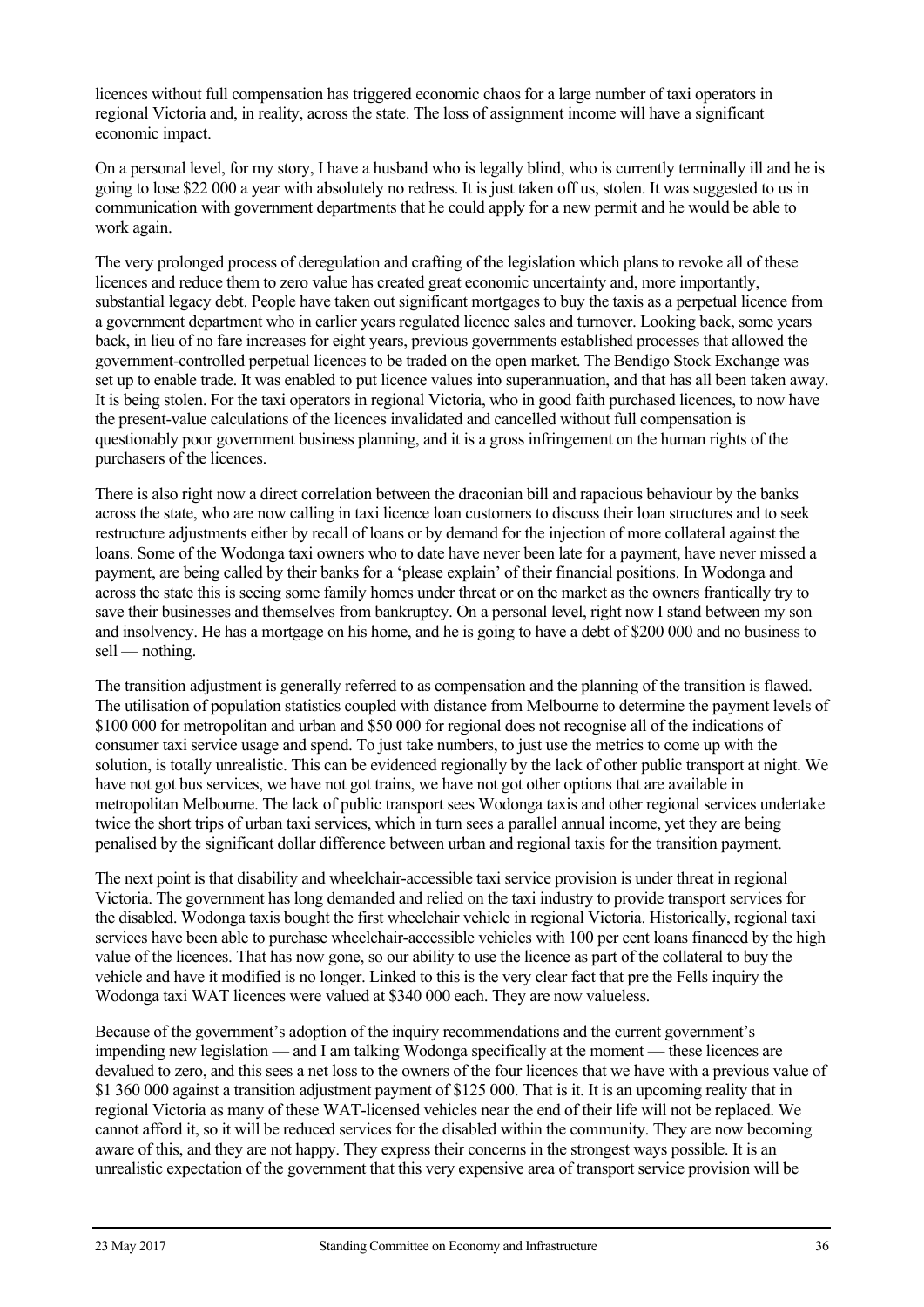taken up by new entrants. It is the cost of the vehicles, and it is the cost of the modifications, the fitting of the hoist — all of that — and the additional training of the drivers. All of those things add up.

I would like to move on to the levy. The open-ended, unworkable levy is an overt tax, which in time will see small taxi networks become absolutely unsustainable. Regional taxi services have told me they will not be able to absorb the levy, and the ones I have spoken to have said that they will definitely pass on the cost. The administrative burden of the levy will also require the networks to employ staff they will not be able to afford, and the owner-drivers and the hapless bailee drivers will, via the networks, be caught in the middle as quasi-tax collectors. These same drivers will also have to face the angst of customers, and I have no doubt that violence will erupt. It will come. Antisocial behaviour on Friday and Saturday nights will impact and violence will occur, and there will be life-altering impacts because people will fight against the imposition of the levy. It is hard enough getting people to put up the money for the after 10 o'clock at night prepayment, just to put some money on the dash, let alone add in the levy as well. The general public does not like it, they do not want it and they are angry about it.

In regional Victoria short taxi fares are our norm. We do fares as low as \$4. To put a \$2 levy on that is very significant. The elderly, the unwell, the low-income families, a lot of these people in inclement weather — very hot, very cold, very wet; you name it — will take a bus to the shopping centre and they will get a taxi home to manage all their parcels and shopping et cetera, and to put that levy imposition on is cruel and unjust. It will make taxis unaffordable; they will not take them.

The Fairness Fund to assist taxi operators in financial distress is going to be incomplete until the end of June at earliest. It has to wait until the legislation is passed, and for some operators this much-publicised financial assistance will most likely be too late. They will be gone, they will go under, because their banks are calling in on their loans. Additionally the government has elected not to make the assistance payout an ex-gratia payment, although it was advised that it would be a good thing to do. Whatever dollar assistance is offered will be subjected to crippling levels of taxation, which will impact significantly on legacy debt reduction. So if you get \$50 000 and you have to pay \$20 000 of it in tax, the \$30 000 is not going to do too much for my son against the \$200 000 debt.

So in summary the severe financial, social and emotional impact created by the deregulation of taxi licence value has generated statewide economic loss and debt legacy. The badly planned time lines, the token industry transition payment subsequently rebranded as compensation, which was initially offered over eight years and then from industry pressure amended to two years, has seen many taxi operators and their families suffer unreasonable levels of stress. For some it has led to serious hospitalisations. You heard some of the stories earlier this morning. My son had five weeks in a psych hospital in February and part of March, and he is still on very strong medication and not able to work well.

Bank loans are being renegotiated at higher level interest rates in a climate of reduced business return, and some borrowers to meet bank requirements are selling other assets or, at worst, their homes to add to the collateral of the renegotiated licence loans, and this is when banks are supposedly saying that they are not doing this. My own bank branch manager has indicated he would be happy to write to say he has had a directive from head office to go through the process of revisiting and recalling loans.

Future WAT services have a serious shadow over them, and the regional taxi industry is very aware that the impending services reduction will not be well received and the reductions will impact on the quality of life and living for the disabled. We get it; we truly get it. The bill needs serious revision to meet the government mantra of 'safer, fairer taxi services' and action is needed for real compensation for perpetual licences. That is what I have to say, and I thank you for the opportunity to say it.

**Mr CARMICHAEL** — Chair, members of the committee, my name is Haydn Carmichael. I am a barrister and I appear on behalf of the Victorian Taxi Families Association. Chair, I have observed the proceedings this morning. One cannot but be impressed by the diligence, the thoughtfulness of the participation of this committee upon these important matters concerning, as they do, a transformative proposal in bill form that concerns the interest for all Victorians, where my clients have a significant and historic role in supporting through licensed vehicle operation and commercial vehicle operation an adjunct to the public transport system.

Make no mistake, your endeavours — the checks and balances constituted by your inquiries, your questioning, your examination of the facts and premises that underlie this bill — are a singular check and balance. Make no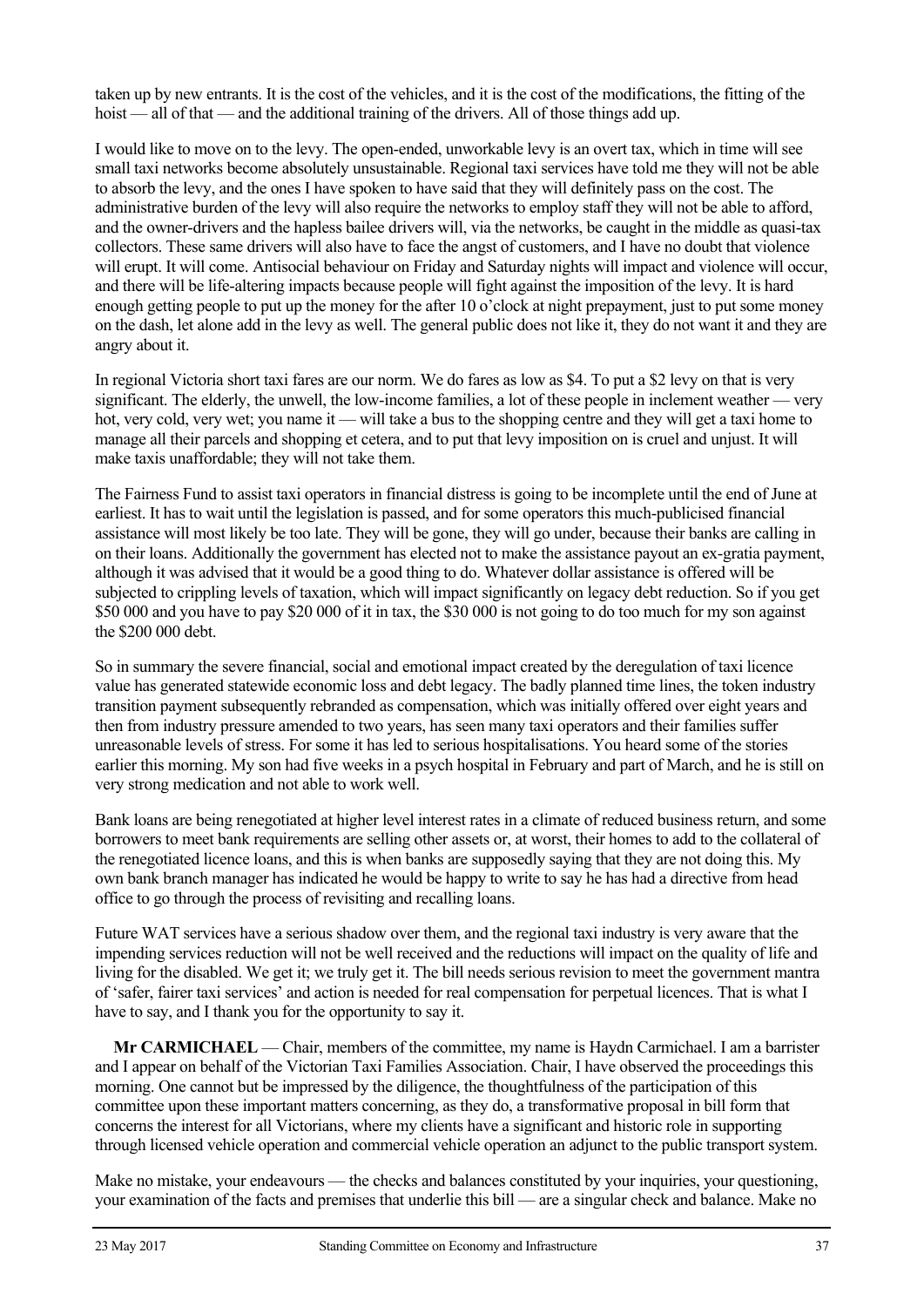mistake, all of those before you trust and rely upon the integrity of this process — its openness to inquiry, its openness to examine the facts that premise this bill. I will demonstrate that there are significant premises which are unrevealed in this legislation, which are unsupported by anything that Fels said and which would appear to contradict apolitical positions of each of the major parties. In particular there is no apparent indication in Fels whatsoever that would justify the revocation of perpetual licence holders for no capital compensation whatsoever. You will look in vain to the Fels inquiry report to find economic justification identified, articulated, expressed or demonstrated to be well founded on evidence for an effect so drastic and so dire in the terms directly explained from people who must be heard today.

I am reminded that a great jurist when addressing an issue of natural justice, which is as you well know the right to be heard by an open mind in an open inquiry, said this: that the law is strewn with examples of cases which were thought open and shut. We are presented in one sense with an open and shut case, after years of reform deliberation in the form of this bill. But it is not yet too late to examine premises which if uncorrected will deliver a profound injustice and an inequity. The jurist said the law is strewn with examples of cases which were thought open and shut yet which upon further consideration and reflection resulted in different judgement.

Mr Bolt today, in response to a question of you, Chair, said something profoundly important to your deliberations: 'These are matters of judgement', he said. They are not a formula. If they are, they stand to be tested as judgement, they stand to be examined for the facts that would support the judgement, and if the judgement is all one way, Mr Bolt's views on this bill remain intact. But I will demonstrate that it is not all one way. There are other ways to achieving these reforms that do not cause an inequity to lawful market participants who have expended their capital in supporting a process that all governments have profited from over time that is, a licensed system which procured funds in part for government but which provided a mechanism for regulating the industry.

You have heard from Ms Lincoln that nothing about my clients' position seeks to set to nought the government's proper concern to realise competitive reforms. The question that I am raising is: where as a matter of fact — and I will tell you, you cannot find it in Fels — can you find any support for the proposition that to revoke perpetual licence rights for no capital compensation whatsoever advances competitive capacity? You will not find it. And in the absence of it, are you in a position to take so decisive a step today as to affirm this bill? The answer must be obvious. It is more than intuitive that there is no factual foundation for a proposition that says take away and give nothing in return but you just continue to compete with all those that have come in having spent nothing at the outset, or not much. Their entry to the playing field facilitated our capacity to continue to fund our competition — not so, but denied by a step that is within the power of government to not take.

There are other routes, and when Mr Bolt said today, 'These are matters of judgement', he was saying, with great respect, two other things as I understood it. Judgements can be informed by a multitude of facts. It depends on the facts you are asked or presented with to form the judgement. That is an important matter. When in response, Ms Dunn, to a question of yours concerning assumptions, he conceded squarely and honestly that there were certain assumptions but not others. This does not indicate imperfection in Mr Bolt. It indicates what you, as participants in government process dealing with, in the significance of your high office, the matters of significance, must deal with. You are often called upon, on imperfect information, to make difficult choices. But where the information is so imperfect — such as the question that arose today from Ms Dunn, such as the question of yours, Chair, about the foundation of judgement, about what informed a judgement — and when there are information gaps that emerge as part of the answer, the question arises: well, if that information gap was furnished with fact, would the judgement expressed be different? Would the judgement expressed be different?

What are the key issues here that we might focus upon? An issue so radical, so decisive, so effective to deny former rights relied upon, created and regulated by the system — apolitically, I stress — over many years are on the passage of this bill, were it to go forward unamended, revoked. A guillotine, and no capital compensation whatsoever.

The judgement that I seek is unequivocal of this committee: that the industry reforms which unamended this bill would introduce come at significant capital cost. That fact is incontrovertible. Fels referred to it. Your past deliberations and deliberations of other committees in consideration of taxi reform have needed to address the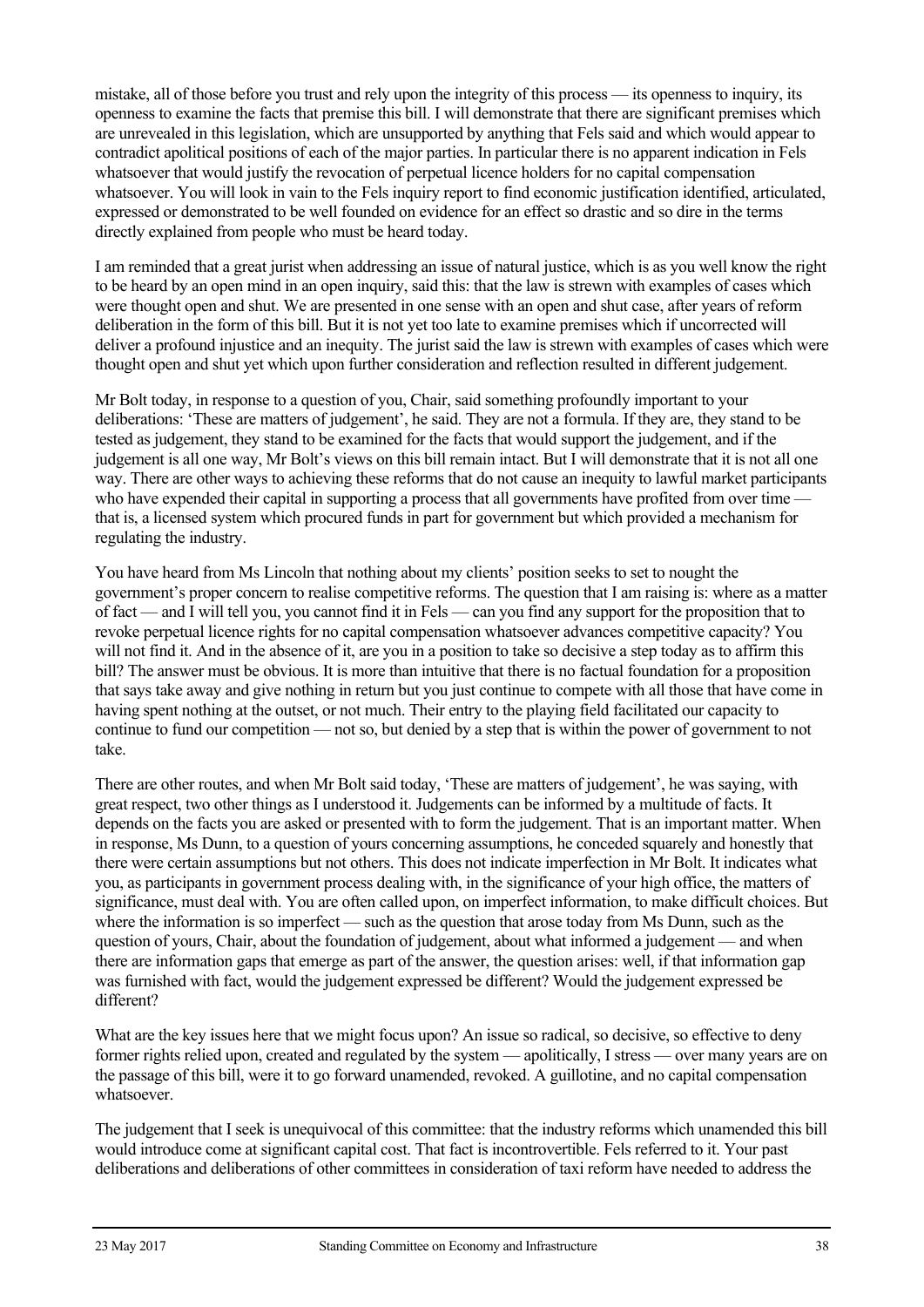historic facts of the valuation of licences, and the significance of the capital investment required to enable participation in this market over time has been evident. So there is a significant capital cost.

Of the question, 'Ought it be compensated as capital?', the conclusion that I invite you to draw is that it makes no sense in terms of efficiency, competition or equity arguments that the core participants in the commercial passenger vehicle sector of the public transport system be denied their value of investment or be denied the capital underpinning their competition. I will repeat it: nothing about public policy, nothing about efficiency arguments that have been demonstrated before the committee — nor in questions today, nor in the Fels report — would demonstrate how it is that to deny absolutely by the effect of clause 360 of the bill affecting a revocation without capital compensation at all — -

Nothing about the arguments made to justify that new fact of revocation is supported by articulated developed arguments that indicate that to do so supports the capacity of the market participants whom I represent, whom the Victorian taxi and hire car industry association speakers spoke of, in their competition with new entrants. It is this which apolitically this committee must be most concerned with. We can all be committed to greater participation, greater competition and therefore benefits to consumers and more efficiencies in the entire market. All of us can be committed to that. The question is the route. The question that I am posing is whether there is presently any answer to the question: why this route?

I want to come to what Mr Fels said. His report was of course on implementing reform, a significant step by a profoundly experienced man in competition policy. Critically, going to the question of where this idea about revocation as a necessary element of reform without capital compensation came from, I have said that we look to the Fels report and find no answer. Well, let me tell you the answers we do find. Rather than revocation — in referring, as the report at page 241 does on the top of that page, the report titled *Customers First —* the report says:

Under the inquiry's proposal, an owner of a perpetual and transferable taxi licence will still be:

will still be —

permitted to operate a taxi

free to sell the licence

free to lease the licence to someone wanting to operate a taxi

and be —

entitled to receive income from the lessee of the licence.

On page 241:

… the inquiry is not proposing that licences will be compulsorily acquired; nor is what owners can do with their licences being changed: they will still be able to lease, operate or sell their licences. Accordingly, calls for compensation in submissions must rest on a diminution in the value of licences.

Well, if the premise changes that there is in effect a revocation, then the question of compensation arises squarely and differently.

The new taxicab licence that was proposed, which is a licence free of all the benefits of the asset values that a perpetual taxi licence holds, was a licence which is fundamentally different, and it was assumed by Fels that the two would operate co-jointly. New entrants would be facilitated entry by a lesser species of licence called a new taxicab licence.

Mr Mulder, when introducing the Transport Legislation Amendment (Foundation Taxi and Hire Car Reforms) Bill 2013, in support of which there was an explanatory memorandum which referred to the Fels report and recommendations, affirmed again that a key foundational element of the reforms was to:

… provide support for the equity and income positions of existing licence-holders.

Page 2, Explanatory Memorandum. Is this bipartisan? Well, there is nothing that I have heard that would indicate on this question as to whether there is foundation and evidence to demonstrate that revocation of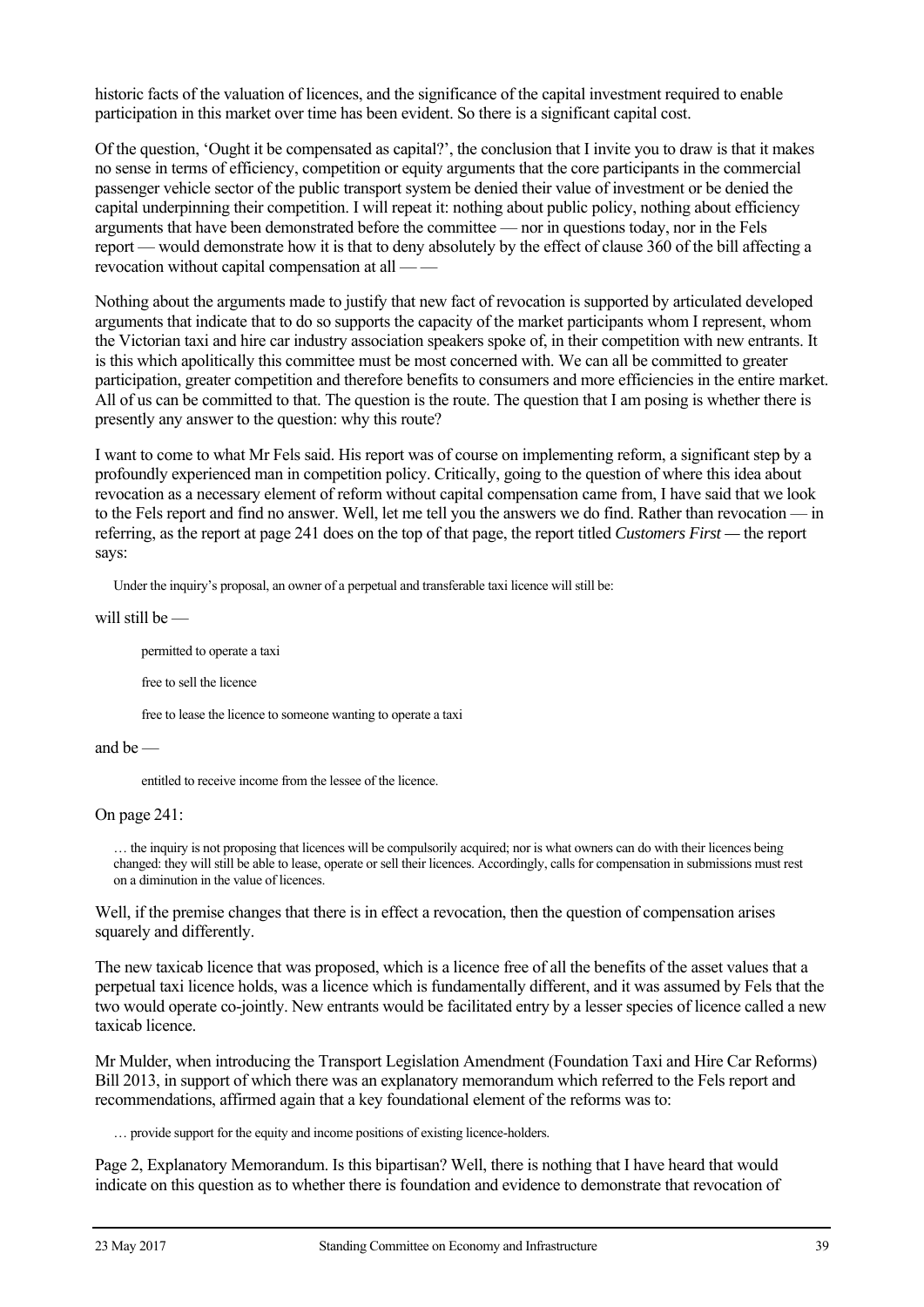licences for no capital value will advance one jot the competitive position of those holders of licences that are revoked in competition with new entrants. Is it by all measure an apolitical position? Well, the now Premier is reported in the *Herald Sun* on Thursday, 22 November 2012, to have said this at a meeting of taxidrivers. The article says:

Mr Andrews visited a group of licence-holders in Huntingdale yesterday and said he understood their concerns about their equity being washed away.

And this is a quote:

These hardworking people are the best working people in the taxi industry, and we need to be careful not to be making them unviable.

Wise words. For that wisdom to have been the fact in 2012 — foreshadowing the position of Mr Mulder in 2013, affirming the position after long inquiry of Mr Fels — we would need to see some new and significant evidence to justify revocation without capital compensation if what we are wanting to do is to secure the competition of those core heart-and-soul participants in the market already — not those who might come in but those who are there. Where is it to be found? On my best inquiries, I have not been able to find it.

So what is the consequence here? The consequence is absolutely clear that 360 is, as the minister stated in introducing the bill in her second-reading speech, to intend to affect a revocation. Of then the question as to what impact or implication that might have for property rights — which, theoretically different from countries like Russia and so on, Australia seeks to protect and which in any event this Parliament needs to take cognisance of because of the Charter Act — she advanced what can only be described, with great respect, as humbug.

The proposition that was put by the minister was that the government acknowledges that the value of licences has been reduced significantly in recent years and that the revenue that can be obtained from licences has likewise declined. It includes the assertion that, and in the context of the compliance with the Charter Act report, noting section 20 of the Charter Act that:

A person must not be deprived of his or her property other than in accordance with law —

the statement relied upon by the minister said:

This right is not limited where there is a law which authorises a deprivation of property, and that law is adequately accessible, clear and certain, and sufficiently precise to enable a person to regulate their conduct.

Two key criteria: that it is adequately accessible, clear and certain, and yet we have just identified that this revocation proposal has come, it would seem, from the ether, introduced for the first time apparently at around the time this bill was introduced and yet not supported by prior inquiries, at least that I have seen. Secondly, that there is a capacity by reason of the clarity and the certainty of the legislation that a person is able to regulate their conduct.

I can conclude by asking a rhetorical question. When Louis XIV was delivered to the guillotine, it was of little comfort to him to say, 'There is nothing you can do about your situation', as he placed himself down upon his knees, nor could he because of the events that occurred. So ask yourselves, with respect, this fundamental question: what can my clients, including the speakers today, do to alter one jot the effect of this threatened revocation in terms of it demolishing, extinguishing, the capital value of their asset? Answer, if it passes nothing.

There is a key issue in this which arises for the consideration of this committee. What can be said is that this legislation represents an unresolved ferment of a lot of thinking and very sophisticated public policy process. Mr Bolt advanced the proposition that this was by far the best of the reform proposals for other states. Two points: revocation is not an essential step in other states, so for it to be an essential element in Victoria, there must be something justifying it. It is hard to find.

**Mr LEANE** — I do not know if it was Mr Bolt that actually indicated that. It might have been 13CABS. I do not know if it was Mr Bolt that said this.

**Mr CARMICHAEL** — I am conscious of the time, and the last thing I want to do in any sense is to misdirect you. So may I take that — —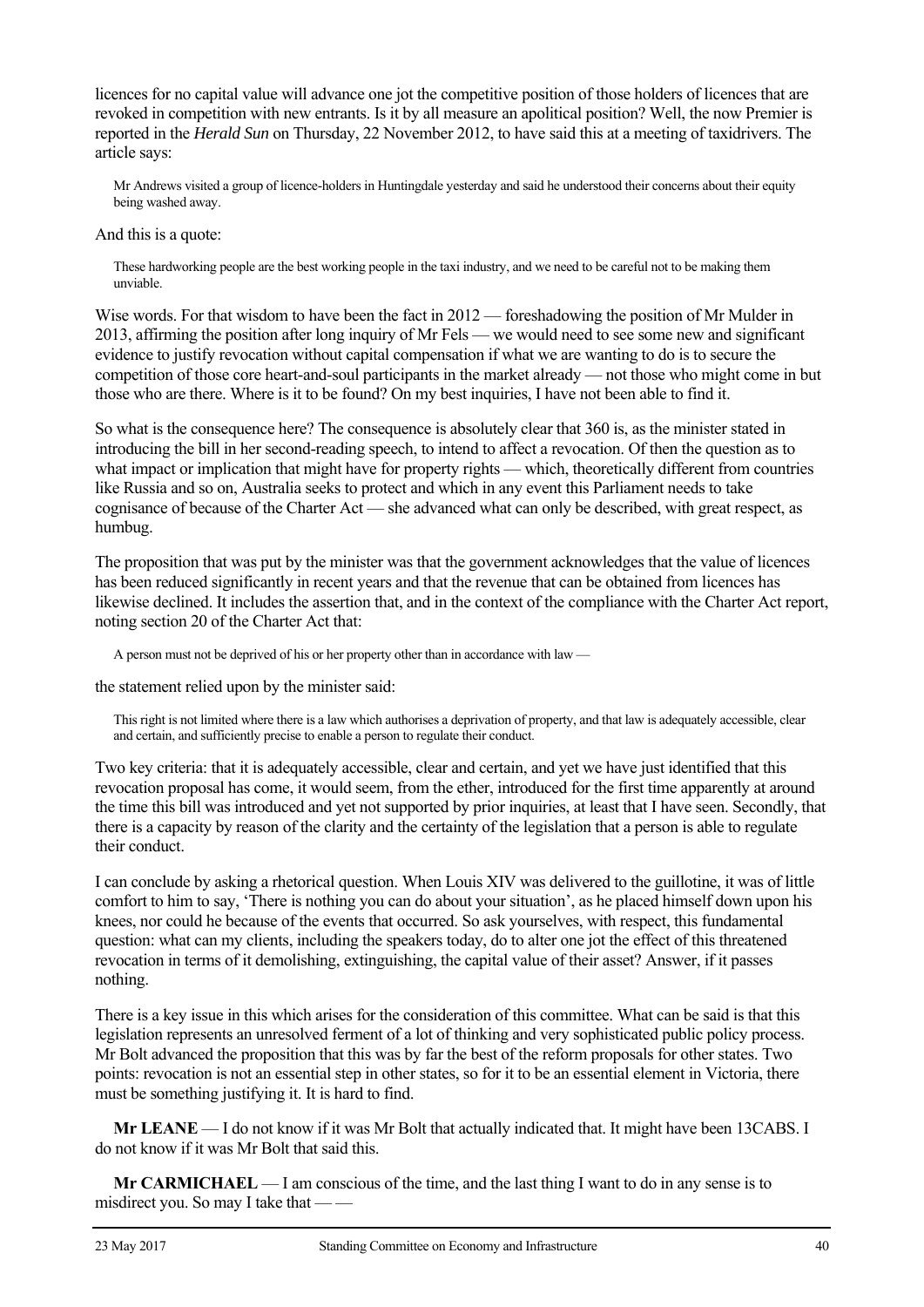#### **Mr LEANE** — Yes.

**Mr CARMICHAEL** — But of the question as to whether and how we get to an answer — an effective public policy outcome — there is a simple point. There is much in agreement between the major parties. Those who are members of the major parties that come from country areas have spoken of particular issues, and what has emerged is that there is a cross-subsidy effect, a cross-subsidy effect that, as in response to your question, revealed that Mr Bolt's department it seems was not asked to answer the question of whether a levy that would not effect a cross-subsidy that might be introduced would be discriminating so as to protect interests. But the extraordinary and slightly sensational conclusion to be drawn from today's evidence is that Victorian country people will be paying more for a longer period than some others, so indicating an imperfect information-gathering, advice-giving policy-producing process. So of the ferment, what can be said? But that is illustration enough that there is more work yet to be done. The benchmark of process of which this committee stands as a check and a balance, that the integrity of the checks and balances that this process brings and enables, such as through the submissions heard today and that you will hear tomorrow, enables consideration anew to be given. The difficult questions it poses and the inconvenience that arises is that everyone, including my clients, want resolution, they want clarity.

The best work of commercial passenger vehicle reform is yet to be done, and is as yet undone. The best work will produce an outcome to which my clients assent their commitment in competition with new entrants. That is the basis for engaging the best possible outcome in Victoria, not in penalising or prejudicing those that have lawfully participated in a market by inhibiting their capacity to fund their competition from the capital they invested historically in. Thank you very much.

**The CHAIR** — Thank you. We have overstepped our time limit, but I am going to extend it a little bit further. Can we keep our questions brief and succinct, and I suggest to any member who has a legal question that we might be able to submit those questions on notice and get a response from our two legal representatives here at some stage in the not-too-distant future. First of all, I have only got one question, and that is: it is clear that there is enormous personal distress on the families of the taxi industry, if I can call them that. Ms Fitz, you have told us about your son. Between the two of you, what are some of the other instances that you have seen of the effect that this has had on people personally?

**Ms FITZ** — Well, I know of two attempted suicides that were foiled, and the people have received counselling and lots of support, but their mental states are very fragile. I know of another operator who has had to divest of just about everything he owns but is hanging on — in his words — by his fingernails to his house. So it is very real. It is very real, and I just do not think it has been understood in any shape or form. Mark?

**Mr SHEHATA** — Thank you for the question. I have seen a large number of licence-holders suffer from severe depression, sleepless nights, unfortunately marriage break-ups, domestic violence, stress, anxiety. It is beyond comprehension what is happening to these people. They cannot cope. I receive in excess — I know this is very hard to believe but it is true — 100 phone calls a day related to this issue here. So it is significantly impacting, first, the mental health of people and, secondly, the financial health of these people's lives.

**Mr MELHEM** — I will ask one question, and I might have some other questions that follow on from that. To me, what I get from your collective representation here is that the biggest issue is the level of compensation. That is the biggest single issue. Is that about right?

**Mr CARMICHAEL** — And the characterisation of it as capital.

**Mr MELHEM** — Yes, just in that bundle. When the shadow minister, Mr Hodgett, for example, was saying the \$494 million by the Andrews Labor government is a slush fund to keep you happy, that is not true, is it? That does not represent because there is not enough to start off with. It is a misleading statement, full stop. Can I then put to you — and I am not sure whether you put in a submission already — what is the solution? I think I have heard some figures where, as we have proposed, the payment of \$50 000 per licence could fix the problem.

**Mr SHEHATA** — To be honest with you, I cannot comment for everyone in the industry, but what I can comment on is the industry as a whole. To pay out \$250 000 per licence, plus a \$50 million hardship package, that would come to \$1.052 billion. I believe one of you asked that question previously and could not answer the question. It was \$1.052 billion, including a \$50 million hardship package. The \$250 000 will not make everyone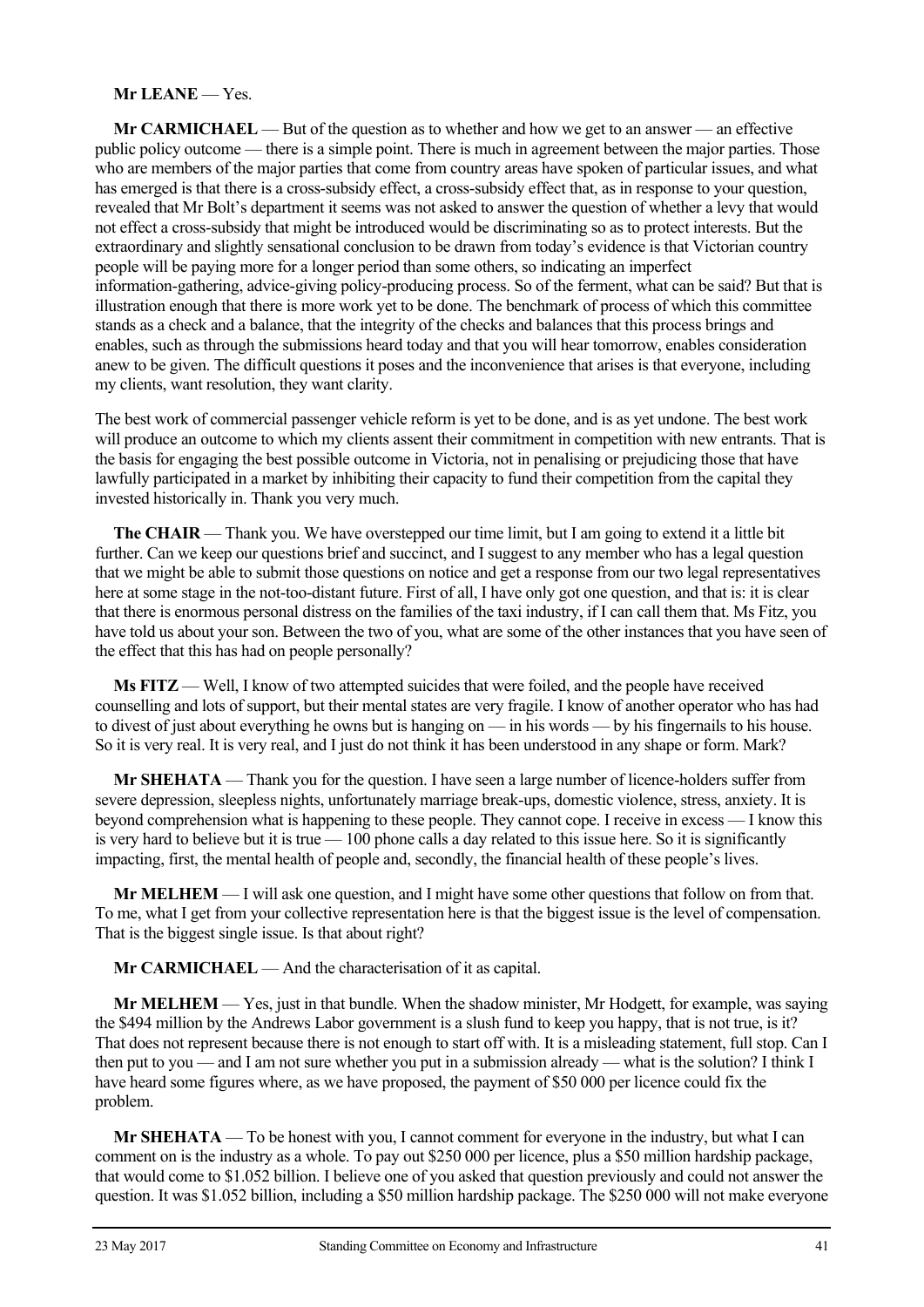happy, I am going to be honest with you; however, it is somewhat of a compromise. I am speaking in my personal opinion. I am not speaking for everyone, because there are some people that paid \$500 000 for a licence. But you are right in one aspect: this is only about the level of transitional payments or compensation or whatever the government wants to call it. That is the only issue here. We are not opposed to the bill. We are opposed to the level of compensation.

**Ms DUNN** — Thank you, everyone, for your presentation. In your presentation, Ms Lincoln, you talked about the bill not passing as is. Mr Shehata, you talked about considering amendments to the bill. I just wanted to get an idea of what they look like. That might be a very big question that you might want to get back to the committee on, and I guess we could incorporate that into the Hansard transcript in some way —

**The CHAIR** — I am sure that will be the case.

**Ms DUNN** — or as a further submission.

**The CHAIR** — I will just check with the secretary of the committee. Can we incorporate the questions on notice and the responses in the Hansard transcript?

**Ms TOPIC** — We can attach them.

**The CHAIR** — Great. Thank you.

**Ms DUNN** — Because I imagine there is no short answer, but if there is a really short answer, take it away and supply us with further info.

**Mr SHEHATA** — I will give a brief, short answer. First of all, compensation on each and every single licence at a fair and equitable level. It is not fair that the first licence is more expensive than the 20th. How does that make any sense? Or the first licence is more expensive than your 30th. It does not make sense. Each and every single licence to be paid out fairly and equitably. I also believe that the Fairness Fund should deliver financial relief immediately. It should not be hindered in any way. Whether the bill passes or not, these people are in financial dire straits; they need immediate financial assistance. There is no benefit to anyone to withhold that money. I believe it should be forthcoming immediately and it should be passed in legislation also.

**Ms LINCOLN** — Might I just add that if compensation of a capital nature is to be paid in respect of a perpetual licence then it needs to be paid when the revocation occurs, not drip-fed over two years.

**Ms DUNN** — Okay. Thank you.

**Mr SHEHATA** — One little thing I would like to add to that is that the taxation issue is of significant importance. When anyone bought a licence they bought a licence with after-tax money. Why is it that now that that licence is being cancelled we are being taxed on the money?

**Mr O'SULLIVAN** — In terms of the time frame there are 1000 questions that come out of it and we obviously we will not get a chance to get into all of those today, but what we have heard from Eleanor and Mark today is quite concerning, as are a lot of the answers in terms of the impact that it is actually having on drivers and their families and those small businesses, not just in the suburbs of Melbourne but also in Wodonga. I am hearing that very much in other parts of the state as well, so it is good, Eleanor, to hear your understanding and your views from a regional point of view which does not always get the exposure that it should. It is as much an issue, and in fact in some instances more of an issue in some of the country areas than what it is in the city, but it is a significant issue right across the state.

One of the questions I want to ask, Ms Lincoln, is that you said that there had been two letters to the minister with some of the issues that had been raised. Has the minister written back to you and responded to those letters and given any comfort in terms of understanding or wanting to listen to those concerns and try to bring about a better outcome for the taxi industry?

**Ms LINCOLN** — No, we have had no response, and I seek to table a copy of those letters now if I might.

**Mr O'SULLIVAN** — When did those letters go to the minister?